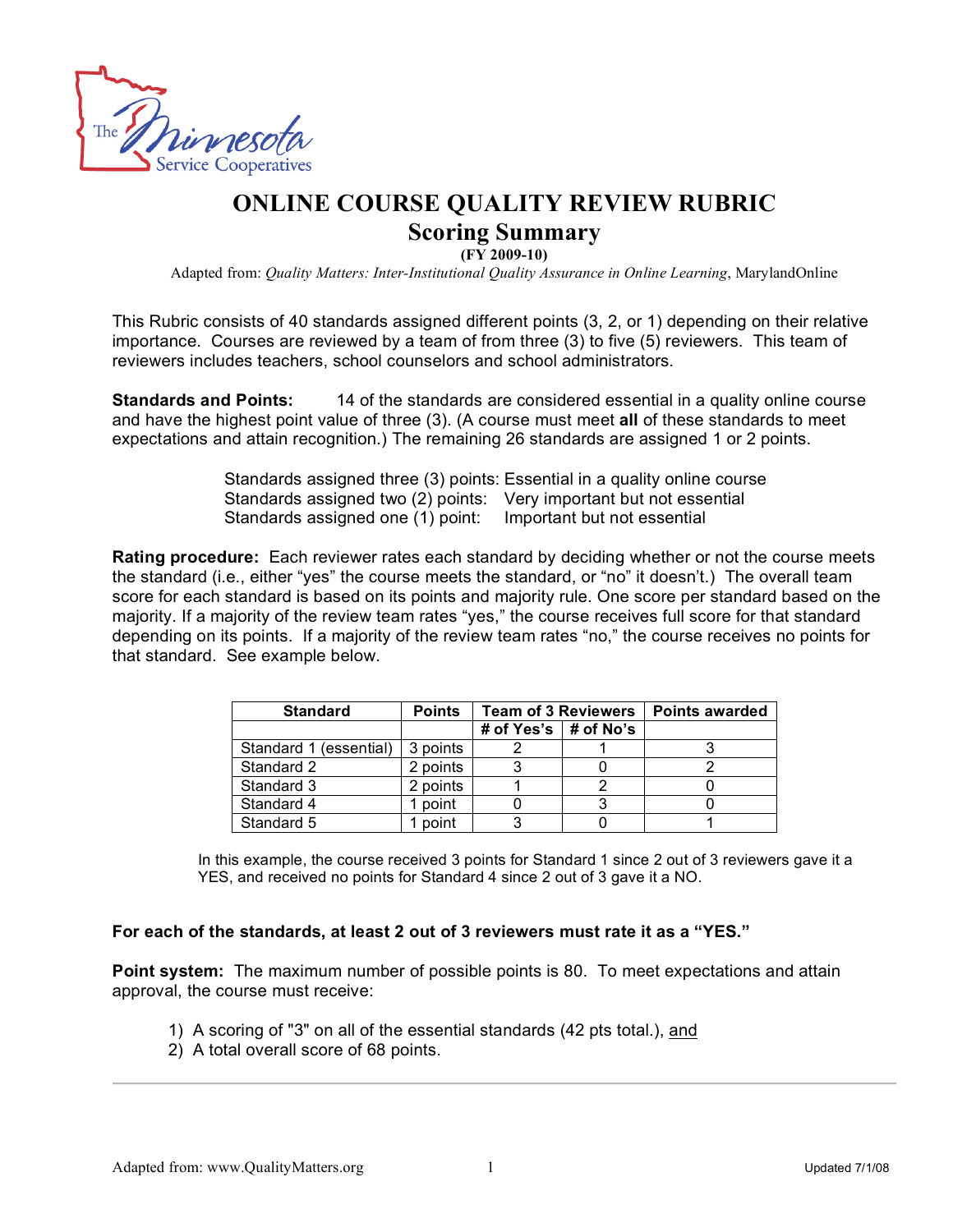#### **I. COURSE OVERVIEW AND INTRODUCTION**

**General Review Standard:** The overall design of the course, navigational information, as well as course, instructor and student information are made transparent to the student at the beginning of the course.

| <b>Specific Review Standards:</b>                                                                              | <b>Points</b> | Documentation: What should be included?                                                                                                                                                                                                                                                                                                                                                                                                                                                                                                                                                                                                                                                                                                                                                                                                                                                                                             |
|----------------------------------------------------------------------------------------------------------------|---------------|-------------------------------------------------------------------------------------------------------------------------------------------------------------------------------------------------------------------------------------------------------------------------------------------------------------------------------------------------------------------------------------------------------------------------------------------------------------------------------------------------------------------------------------------------------------------------------------------------------------------------------------------------------------------------------------------------------------------------------------------------------------------------------------------------------------------------------------------------------------------------------------------------------------------------------------|
| I.1 Navigational instructions<br>make the organization of<br>the course easy to<br>understand.                 | 3             | Instructions provide a general course overview, guide the new student to explore<br>the course website, and indicate what to do first, rather than list detailed<br>navigational instructions for the whole course.<br>Instructors may choose to incorporate some of this information in the course<br>syllabus. If so, students should be directed to the syllabus at the beginning of the<br>course. A useful idea is a "Read Me First" or "Start Here" button or icon on the<br>course home page, linking students to start-up information.<br>Examples:                                                                                                                                                                                                                                                                                                                                                                         |
|                                                                                                                |               | A course "tour"<br>Clear statements about how to get started in the course<br>A "Scavenger hunt" assignment that leads students through an<br>exploration of the different areas of the course areas                                                                                                                                                                                                                                                                                                                                                                                                                                                                                                                                                                                                                                                                                                                                |
| I.2 A statement introduces<br>the student to the course<br>and to the structure of the<br>student learning.    | 3             | The instructor's statement gives the new student an idea of how the learning<br>process is structured including schedule, communications modes, types of<br>activities, and assessments. These features are often found in the course syllabus.<br>Look for some or all of the following:<br>The course schedule (self-paced, following a set calendar, etc.)<br>Course sequencing, such as a linear or random order<br>$\bullet$<br>Types of activities the student will be required to complete (written<br>assignments, online self-tests, participation in the discussion board, group<br>work, etc.)<br>Course calendar with assignment and test due dates<br>Preferred mode of communication with the instructor (email, discussion<br>$\bullet$<br>board, etc.)<br>Preferred mode of communication with other students<br>Testing procedures (online, proctored, etc.)<br>Procedure for submission of electronic assignments |
| I.3 Netiquette expectations<br>with regard to<br>discussions and email<br>communication are<br>clearly stated. | 2             | Expectations of student conduct online are clearly stated, however brief or<br>elaborate they may be. The expectations themselves are not evaluated.<br>Examples:<br>Rules of conduct for participating in the discussion board<br>Rules of conduct for email content<br>"Speaking style" requirements, (i.e. use of correct English required as<br>opposed to net acronyms)<br>Spelling and grammar expectations, if any                                                                                                                                                                                                                                                                                                                                                                                                                                                                                                           |
| I.4 The self-introduction by<br>the instructor is<br>appropriate.                                              | 1             | The initial introduction creates a sense of connection between the instructor and<br>the students. It should present the instructor as professional as well as<br>approachable, and include more than the essentials, such as the instructor's name,<br>title, field of expertise, email address and phone.<br>The self-introduction helps students get to know the instructor. It could include:<br>Information on teaching philosophy<br>Past experiences with teaching online classes<br>Personal information such as hobbies, etc.<br>A photograph                                                                                                                                                                                                                                                                                                                                                                              |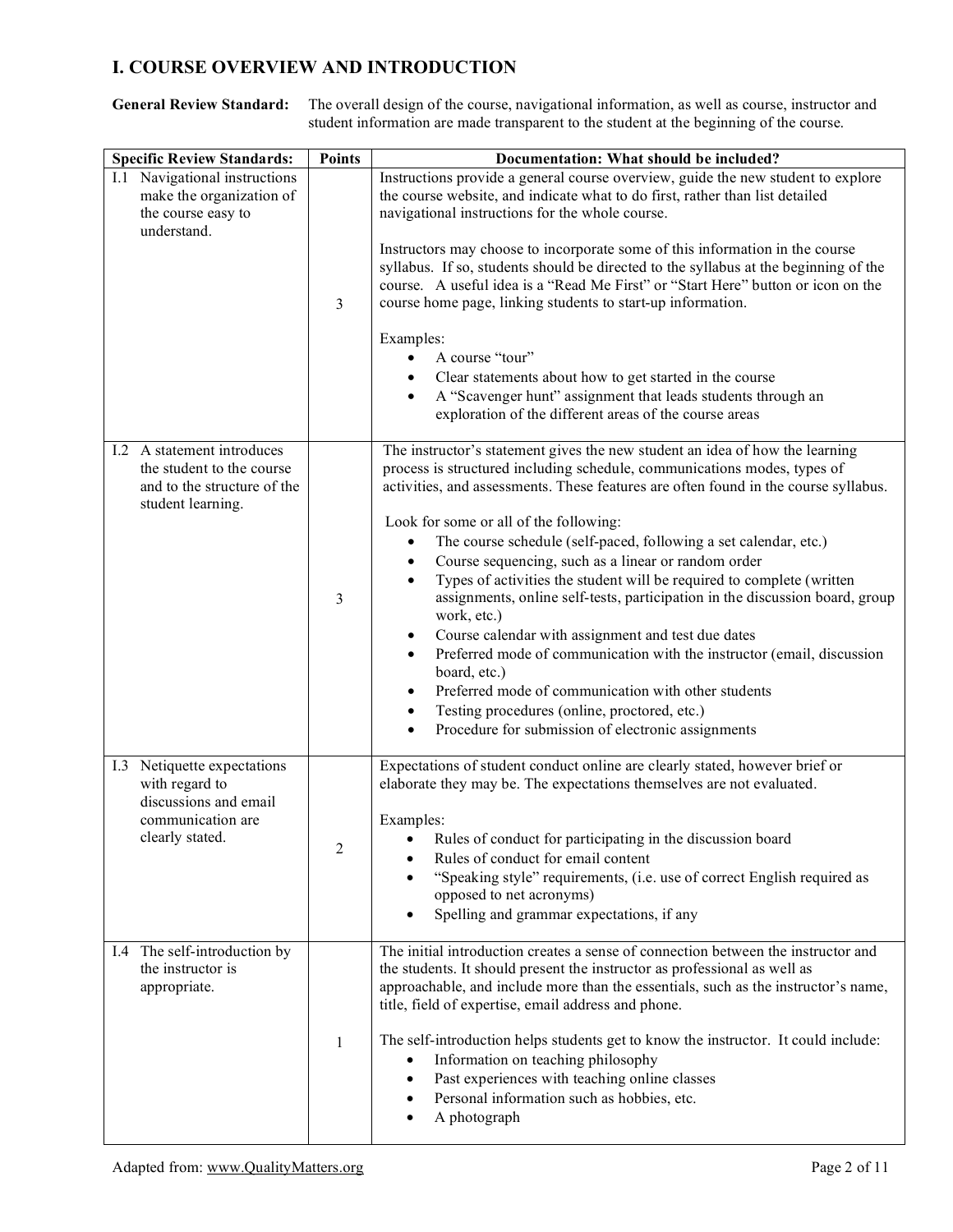| I.5 Students are requested to<br>introduce themselves to<br>the class.                                                                                           | 1 | The student introduction helps to create a supportive learning environment and a<br>sense of community. Students are asked to introduce themselves and given<br>guidance on where and how they should do so. Student introductions themselves<br>are not evaluated.<br>Instructors may ask students to answer specific questions (such as why they are<br>taking the course, what concerns they have, what they expect to learn, etc.) or may<br>choose to let the student decide. Instructors may provide an example of an<br>introduction and/or start the process by introducing themselves.                                                                                                                                                       |
|------------------------------------------------------------------------------------------------------------------------------------------------------------------|---|-------------------------------------------------------------------------------------------------------------------------------------------------------------------------------------------------------------------------------------------------------------------------------------------------------------------------------------------------------------------------------------------------------------------------------------------------------------------------------------------------------------------------------------------------------------------------------------------------------------------------------------------------------------------------------------------------------------------------------------------------------|
| I.6 Minimum technology<br>requirements, minimum<br>student skills, and, if<br>applicable, prerequisite<br>knowledge in the<br>discipline, are clearly<br>stated. |   | Explanations of technical requirements and skills, and prerequisite knowledge and<br>skills may be found within the course, in documents linked to the course, or in<br>supporting material not on the course site. Look for a link to that content and/or a<br>reminder of it for the entering student.<br>Technology requirements may include information on:<br>Hardware<br>Software and plug-ins<br>ISP requirements<br>Examples of technology skills may include the capability to:<br>Use email with attachments<br>Save file in commonly used word processing program formats (e.g. MS<br>$\bullet$<br>Word)<br>Use MS Excel or other spreadsheet programs<br>Discipline knowledge prerequisites should include academic course prerequisites. |

### **II. LEARNING OBJECTIVES (COMPETENCIES)**

**General Review Standard:** Learning objectives are clearly defined and explained. They assist the student to focus learning activities.

| <b>Specific Review Standards:</b>                                                                                                                   | <b>Points</b> | Documentation: What should be included?                                                                                                                                                                                                                                                                                                                                                                                                                                                                                                                                                                                                                                                                       |
|-----------------------------------------------------------------------------------------------------------------------------------------------------|---------------|---------------------------------------------------------------------------------------------------------------------------------------------------------------------------------------------------------------------------------------------------------------------------------------------------------------------------------------------------------------------------------------------------------------------------------------------------------------------------------------------------------------------------------------------------------------------------------------------------------------------------------------------------------------------------------------------------------------|
| The learning objectives<br>II.1<br>of the course describe<br>outcomes that are<br>measurable.                                                       | 3             | Measurable learning objectives ensure instructors precisely describe what<br>students are to gain from instruction, and then guide instructors to accurately<br>assess student accomplishment. Objectives should describe student performance<br>in specific, observable terms. If this is not possible, (e.g., internal cognition,<br>affective changes), check for clear indications that the learning objective is<br>meaningfully assessed.<br>Examples of measurable objectives:<br>Select appropriate tax strategies for different financial and personal<br>situations<br>Develop a comprehensive, individualized wellness action program<br>$\bullet$<br>focused on overcoming a sedentary life-style |
| The learning objectives<br>II.2<br>address content<br>mastery, critical<br>thinking skills, and core<br>learning skills (MN<br>Academic Standards). | 3             | Examine the learning objectives (course and unit level) as a whole for all three<br>types of skill. Every single objective may not contain all three components.<br>Content mastery should be appropriate for the type and level of the course. Ask<br>the Subject Matter Expert (SME) for guidance.<br>Critical thinking skills may include the ability to:<br>Distinguish between fact and opinion<br>$\bullet$<br>Distinguish between primary and secondary sources<br>$\bullet$<br>Identify bias and stereotypes                                                                                                                                                                                          |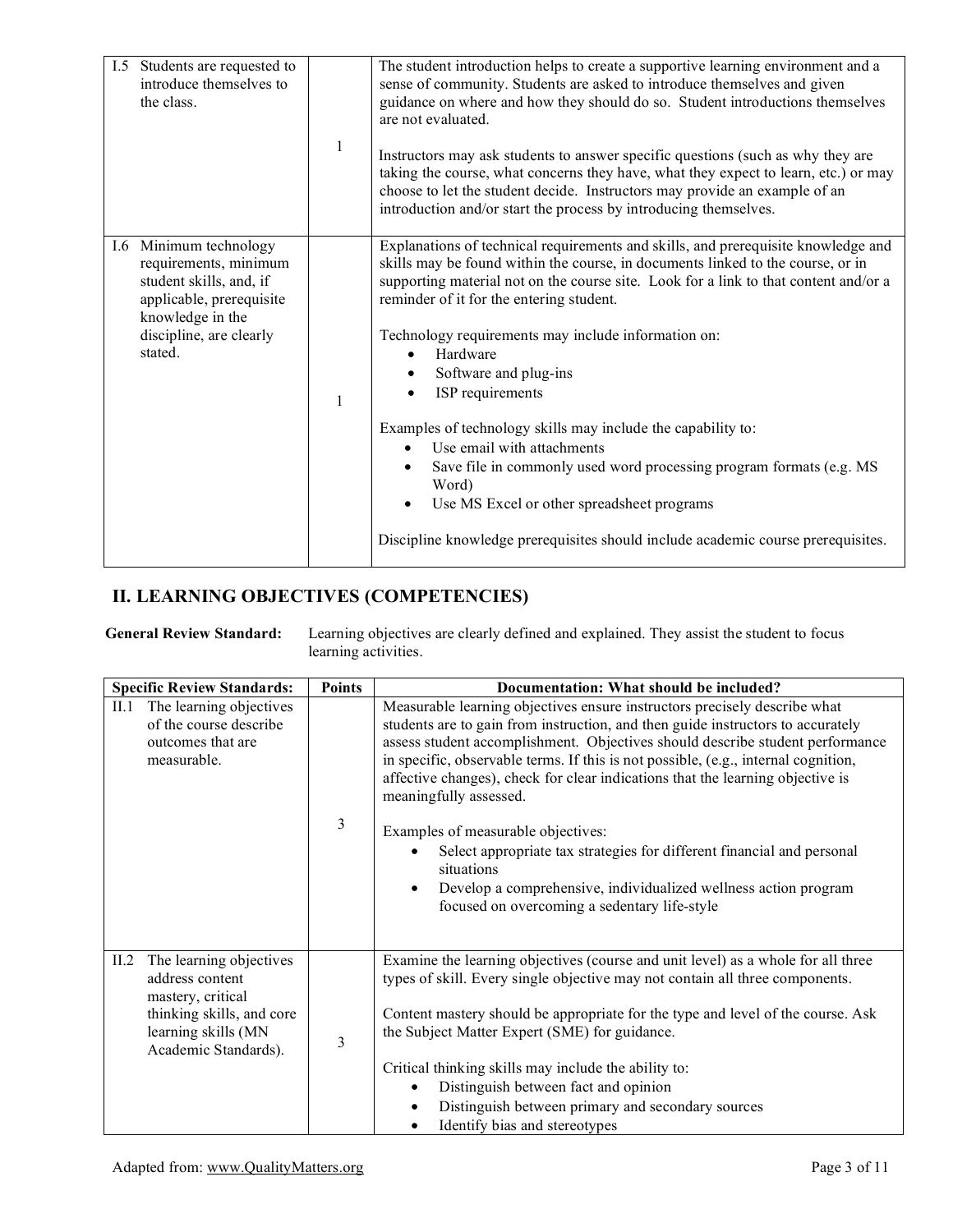|      |                                                                                                                       |                | Evaluate information sources for point of view, accuracy, usefulness,<br>timeliness, etc.<br>Recognize deceptive arguments<br>Core learning skills may include:<br>Written and oral communication skills<br>Manipulation and organization of information in various ways or using<br>$\bullet$<br>different tools<br>Understanding what one knows and how one knows it, and also<br>$\bullet$<br>understanding what one does not know and what one needs to find it out.                                                                                                     |
|------|-----------------------------------------------------------------------------------------------------------------------|----------------|------------------------------------------------------------------------------------------------------------------------------------------------------------------------------------------------------------------------------------------------------------------------------------------------------------------------------------------------------------------------------------------------------------------------------------------------------------------------------------------------------------------------------------------------------------------------------|
| II.3 | The learning objectives<br>of the course are clearly<br>stated and<br>understandable to the<br>student.               | $\overline{2}$ | Students can easily grasp the meaning of the learning objectives. Use of jargon,<br>confusing terms, unnecessarily complex language, and puzzling syntax is<br>avoided.                                                                                                                                                                                                                                                                                                                                                                                                      |
|      | II.4 Instructions to students<br>on how to meet the<br>learning objectives are<br>adequate and easy to<br>understand. | $\overline{2}$ | Instructions may take various forms (e.g. narratives, bulleted lists, charts) and<br>may appear at different levels within the course, such as module-based or weekly<br>assignment sheets. Instructions are clear and complete.<br>Examples:<br>Module-based or weekly assignment pages in narrative, bulleted list, or<br>chart form, indicate a list of steps that guide the student to meet learning<br>objectives for each week or topic<br>Information indicates which learning activities, resources, assignments,<br>and assessments support the learning objectives |
| II.5 | The learning objectives<br>of the course are<br>articulated and specified<br>on the module/unit<br>level.             | $\overline{2}$ | Module or unit level objectives may be written by the instructor or come from a<br>textbook. If no module or unit level objectives are found or referenced on the<br>website, reviewers should communicate with the instructor to gather more<br>information.                                                                                                                                                                                                                                                                                                                |

## **III. ASSESSMENT AND MEASUREMENT**

**General Review Standard:** Assessment strategies use established ways to measure effective learning, assess student progress by reference to stated learning objectives, and are designed as essential to the learning process.

| <b>Specific Review Standards:</b>                                                              | <b>Points</b> | Documentation: What should be included?                                                                                                                                                                                                                                                                                                                                                                                                                                                                                                                                                |
|------------------------------------------------------------------------------------------------|---------------|----------------------------------------------------------------------------------------------------------------------------------------------------------------------------------------------------------------------------------------------------------------------------------------------------------------------------------------------------------------------------------------------------------------------------------------------------------------------------------------------------------------------------------------------------------------------------------------|
| III.1<br>The types of<br>assessments selected<br>measure the stated<br>learning objectives and |               | Assessments, learning objectives, and learning activities align in a clear and direct<br>way. The assessment formats provide a reasonable way to measure the stated<br>learning objectives.                                                                                                                                                                                                                                                                                                                                                                                            |
| are consistent with<br>course activities and<br>resources.                                     | 3             | Examples of inconsistency:<br>The objective is to be able to "write a persuasive essay" but the<br>assessment is a multiple-choice test.<br>The objective is to "demonstrate discipline-specific information literacy"<br>and the assessment is a rubric-scored term paper, but students are not<br>given any practice with information literacy skills on smaller<br>assignments.<br>Examples of objective/assessment alignment:<br>A problem analysis evaluates critical thinking skills<br>Multiple choice quiz tests vocabulary knowledge<br>A composition assesses writing skills |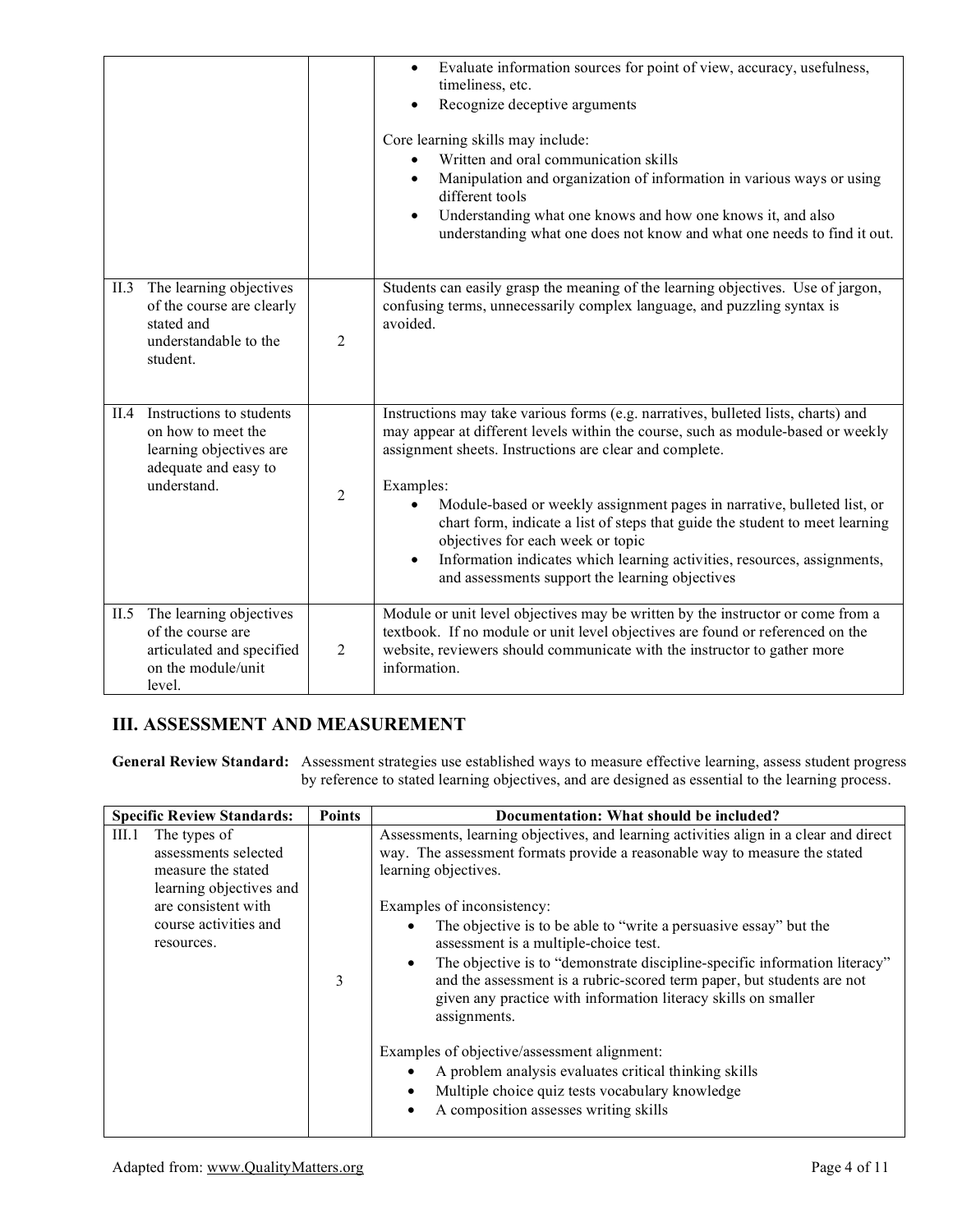| III.2 | The grading policy is                                                                                                                                         |                | Some assessments may be geared towards meeting objectives other than those<br>stated in the course; for example, a course may have a writing component as part<br>of a school-wide "Writing Across the Curriculum" requirement. In that case<br>suggest including appropriate objectives in the course.<br>(Note: Learning Objectives may be called Learning Outcomes.)<br>Review the clarity of presentation to the student, not the simplicity or complexity                                                                                                                                                                                                                                                                                                                                                                                                                                                                                                             |
|-------|---------------------------------------------------------------------------------------------------------------------------------------------------------------|----------------|----------------------------------------------------------------------------------------------------------------------------------------------------------------------------------------------------------------------------------------------------------------------------------------------------------------------------------------------------------------------------------------------------------------------------------------------------------------------------------------------------------------------------------------------------------------------------------------------------------------------------------------------------------------------------------------------------------------------------------------------------------------------------------------------------------------------------------------------------------------------------------------------------------------------------------------------------------------------------|
|       | transparent and easy to<br>understand.                                                                                                                        | 3              | of a given grading system itself. A relatively complex grading system can still be<br>unambiguous and easy to understand.<br>Example:<br>A list of all activities, tests, etc. that will affect the students' grade is<br>included at the beginning of the course.                                                                                                                                                                                                                                                                                                                                                                                                                                                                                                                                                                                                                                                                                                         |
| III.3 | Assessment and<br>measurement strategies<br>provide feedback to<br>the student.                                                                               | 3              | Students learn more effectively if they receive frequent, meaningful, and rapid<br>feedback. This feedback may come from the instructor directly, from assignments<br>and assessments that have feedback built into them, or even from other students.<br>Examples:<br>Instructor participation in a discussion assignment<br>$\bullet$<br>Writing assignments that require submission of a draft for instructor<br>comment and suggestions for improvement<br>Self-mastery tests and quizzes that include informative feedback with<br>each answer choice<br>Interactive games and simulation that have feedback built in                                                                                                                                                                                                                                                                                                                                                 |
| III.4 | The types of<br>assessments selected<br>and the methods used<br>for submitting<br>assessments are<br>appropriate for the<br>distance-learning<br>environment. | $\mathfrak{D}$ | Assessments make use of the technologies and security typically found in an<br>online classroom.<br>Examples that DO meet the standard:<br>Submission of text or media files by email or 'drop box'<br>$\bullet$<br>Exams given in a proctored testing center<br>$\bullet$<br>Quizzes with time limitations, printing disabled, and other security<br>$\bullet$<br>measures<br>Multiple assessments which enable the instructor to become familiar with<br>individual students' work and which discourage "proxy cheating"<br>(someone other than the student completing and submitting work)<br>Examples that DO NOT meet the standard:<br>Required assessments that cannot be submitted online, such as a lab<br>practicum in a science course.<br>A course in which the entire set of assessments consists of 5 multiple<br>$\bullet$<br>choice tests taken online, with no enforced time limit, the print function<br>enabled, and minimal security features in place. |
| III.5 | "Self-check" or<br>practice types of<br>assignments are<br>provided for quick<br>student feedback.                                                            | 1              | Students have ample opportunity to measure their own learning progress. Look<br>for examples of "self-check" quizzes and activities, as well as other types of<br>practice opportunities that provide rapid feedback. These types of assignments<br>should be voluntary or allow multiple attempts.<br>Examples:<br>Practice quizzes<br>$\bullet$<br>Games, simulations, and other interactive exercises<br>$\bullet$<br>Practice written assignments<br>Peer reviews                                                                                                                                                                                                                                                                                                                                                                                                                                                                                                      |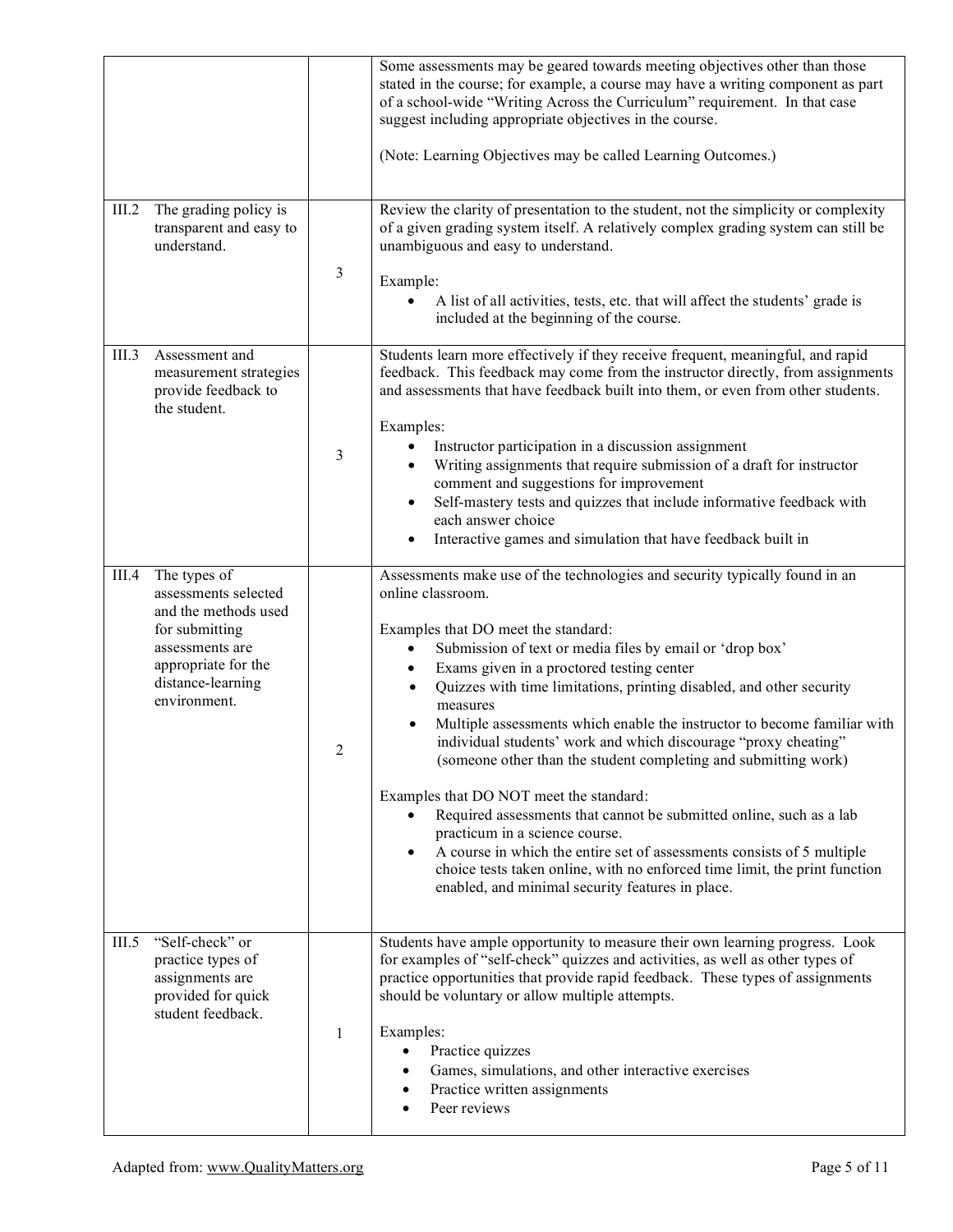### **IV. RESOURCES AND MATERIALS**

**General Review Standard:** Instructional materials are sufficiently comprehensive to achieve announced objectives and learning outcomes and are prepared by qualified persons competent in their fields.

| <b>Specific Review Standards:</b>                                                                                                                                          | <b>Points</b>  | Documentation: What should be included?                                                                                                                                                                                                                                                                                                                                                                                                                                                                                                                                                                                                                                                                                                                                                                                                                                                                                                                                                                                                                                                                                                                                    |
|----------------------------------------------------------------------------------------------------------------------------------------------------------------------------|----------------|----------------------------------------------------------------------------------------------------------------------------------------------------------------------------------------------------------------------------------------------------------------------------------------------------------------------------------------------------------------------------------------------------------------------------------------------------------------------------------------------------------------------------------------------------------------------------------------------------------------------------------------------------------------------------------------------------------------------------------------------------------------------------------------------------------------------------------------------------------------------------------------------------------------------------------------------------------------------------------------------------------------------------------------------------------------------------------------------------------------------------------------------------------------------------|
| The instructional<br>IV.1<br>materials support the<br>stated learning<br>objectives and have<br>sufficient breadth and<br>depth for the student to<br>learn the subject.   | $\overline{3}$ | Instructions should provide meaningful content in a variety of ways, including the<br>textbook, PowerPoint presentations, websites, lecture notes, outlines, and<br>multimedia.<br>Decisions on this standard may be particularly difficult for individual reviewers<br>whose expertise is not in the course discipline. Reviewers should consult with the<br>SME (subject matter expert) and use common sense to determine if the content is<br>robust enough to support the course.                                                                                                                                                                                                                                                                                                                                                                                                                                                                                                                                                                                                                                                                                      |
| IV.2<br>Instructional materials<br>are presented in a<br>format appropriate to<br>the online<br>environment, and are<br>easily accessible to and<br>usable by the student. | 3              | Students who have the required technical equipment and software can view the<br>materials online.<br>If some of the course resources, including textbooks, videos, CD-ROMs, etc., are<br>unavailable within the framework of the course website, determine how students<br>would gain access to them and examine their ease of use.<br>Examples:<br>Textbooks and/or CDs, if used, include titles, authors, publishers, ISBN<br>numbers, copyright dates, and information as to where copies can be<br>obtained<br>A navigation button or link is devoted to "Resources" and appropriately tied<br>in with the overall course design<br>Required software plug-ins are listed, along with instructions for<br>obtaining and installing the plug-ins<br>Examples of some visual format problems:<br>Text size may be too inconsistent for typical View/Text Size setting<br>$\bullet$<br>Large text files are presented without table of contents or unit numbering<br>Multimedia files require plug-ins or codecs students do not have<br>$\bullet$<br>Science lab courses may include learning activities that are not easy to<br>$\bullet$<br>format for online learning |
| IV.3<br>The purpose of the<br>course elements<br>(content, instructional<br>methods, technologies,<br>and course materials)<br>is evident.                                 | $\overline{2}$ | Students can easily determine the purpose of all materials, technologies and<br>methods used in the course and know which materials are required and which are<br>recommended resources.<br>For example, a course may be richly garnished with external links to Internet<br>resources, but it is not clear whether those resources are for background<br>information, additional personal enrichment, or required for an assignment.<br>Examples:<br>Links to external web sites indicate the purpose of the links or are<br>completely self-evident.<br>The functions of animated games or exercises are clearly explained or are<br>completely self-evident.                                                                                                                                                                                                                                                                                                                                                                                                                                                                                                            |
| The instructional<br>IV.4<br>materials, including<br>supporting materials -<br>such as manuals,<br>videos, CD ROMs,                                                        | 1              | Online courses often use multiple types of instructional materials. Students can<br>easily understand how the materials relate to each other. The level of detail in<br>supporting materials is appropriate for the level of the course.<br>For example, a course requires students to use the following materials: a                                                                                                                                                                                                                                                                                                                                                                                                                                                                                                                                                                                                                                                                                                                                                                                                                                                      |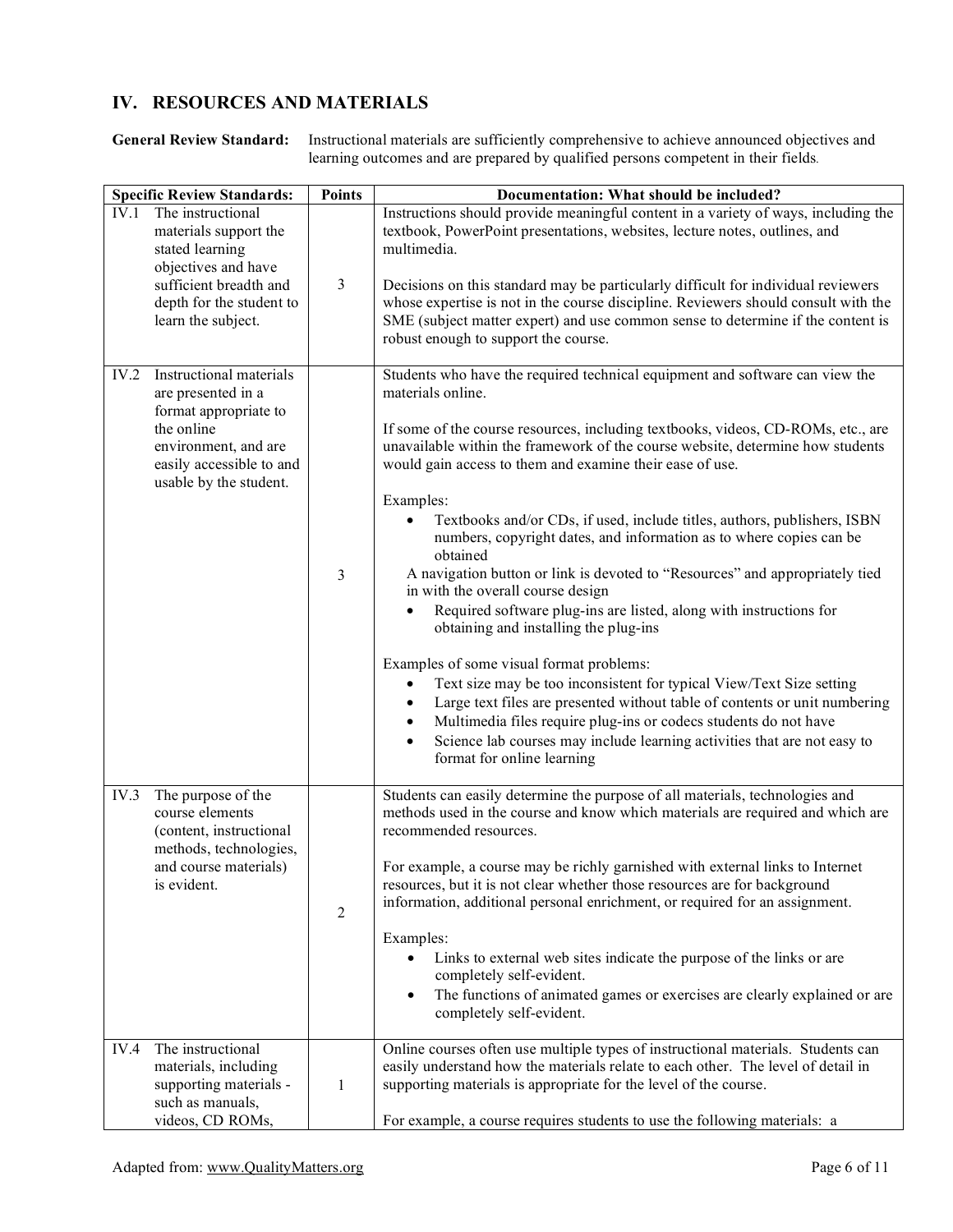| and computer software<br>$-$ are consistent in<br>organization.                                 |   | textbook divided into chapters, video segments ordered by topics, a website<br>organized around specific skills, and a tutorial CD-ROM that has an opening<br>menu consisting of "practice quizzes," "images," and "audio examples."<br>Reviewers would need to determine if such diversely formatted course materials<br>are integrated well enough to be useful to the uninitiated student. |
|-------------------------------------------------------------------------------------------------|---|-----------------------------------------------------------------------------------------------------------------------------------------------------------------------------------------------------------------------------------------------------------------------------------------------------------------------------------------------------------------------------------------------|
|                                                                                                 |   | Example:<br>An introductory Gen Ed course does not require materials meant for<br>upper level intensive study in a major.                                                                                                                                                                                                                                                                     |
|                                                                                                 |   | Decisions on this standard may be particularly difficult for individual reviewers<br>whose expertise is not in the course discipline. Reviewers should consult with the<br>SME (subject matter expert) and use common sense to determine if the materials<br>are appropriate to this course.                                                                                                  |
| IV.5<br>All resources and<br>materials used in the<br>online course are<br>appropriately cited. |   | Materials created by the instructor and those borrowed from other sources are<br>distinctly identified. Text, images, graphic materials, tables, videos, audios,<br>websites, and other forms of multimedia are appropriately referenced according to<br>the institution's copyright and intellectual property policy.                                                                        |
|                                                                                                 | 1 | Courses that use an e-pack or course cartridge may provide a blanket statement<br>acknowledging that a significant portion of the course materials came from the<br>publisher rather than include individual citations for each instance of publisher<br>materials.                                                                                                                           |

### **V. LEARNER INTERACTION**

**General Review Standard:** The effective design of instructor-student interaction, meaningful student cooperation, and student-content interaction is essential to student motivation, intellectual commitment and personal development.

|     | <b>Specific Review Standards:</b>                                                                                                                   | <b>Points</b> | Documentation: What should be included?                                                                                                                                                                                                                                                                                                                                                                                                                                                                                                                                                                                                                                                                                                                               |
|-----|-----------------------------------------------------------------------------------------------------------------------------------------------------|---------------|-----------------------------------------------------------------------------------------------------------------------------------------------------------------------------------------------------------------------------------------------------------------------------------------------------------------------------------------------------------------------------------------------------------------------------------------------------------------------------------------------------------------------------------------------------------------------------------------------------------------------------------------------------------------------------------------------------------------------------------------------------------------------|
| V.1 | The learning activities<br>promote the<br>achievement of stated<br>objectives and learning<br>outcomes.                                             |               | Learning activities are various including class discussions, case studies, simulation<br>exercise, practice quizzes, tests, etc. Activities align with and support the learning<br>objectives. Most of the objectives can reasonably be achieved by students<br>completing the learning activities.                                                                                                                                                                                                                                                                                                                                                                                                                                                                   |
|     |                                                                                                                                                     | 3             | Examples of <i>mismatches</i> between activities and objectives:<br>The objective requires students to be able to deliver a persuasive speech,<br>$\bullet$<br>but the activities in the course do not include practice of that skill<br>The objective is "Prepare each budget within a master budget and explain<br>$\bullet$<br>their importance in the overall budgeting process." The students review<br>information about this in their texts, observe budgets worked out by the<br>instructor, and produce only one of the several budgets                                                                                                                                                                                                                      |
| V.2 | Learning activities<br>foster instructor-<br>student, content-<br>student, and if<br>appropriate to this<br>course, student-student<br>interaction. | 3             | All online courses should include interaction between the instructor and the<br>students and between the students and the content. The degree and type of student-<br>to-student interaction may vary with the discipline and the level of the course.<br>Examples of learning activities that foster the following types of interaction:<br>Instructor – student (consider for ALL courses): Self-introduction;<br>discussion postings and responses; feedback on project assignments;<br>evidence of one-to-one e-mail communication, etc.<br>Student – content (consider for ALL courses): Essays, term papers, group<br>$\bullet$<br>projects, etc. based on readings, videos, and other course content; self-<br>assessment exercises; group work products, etc. |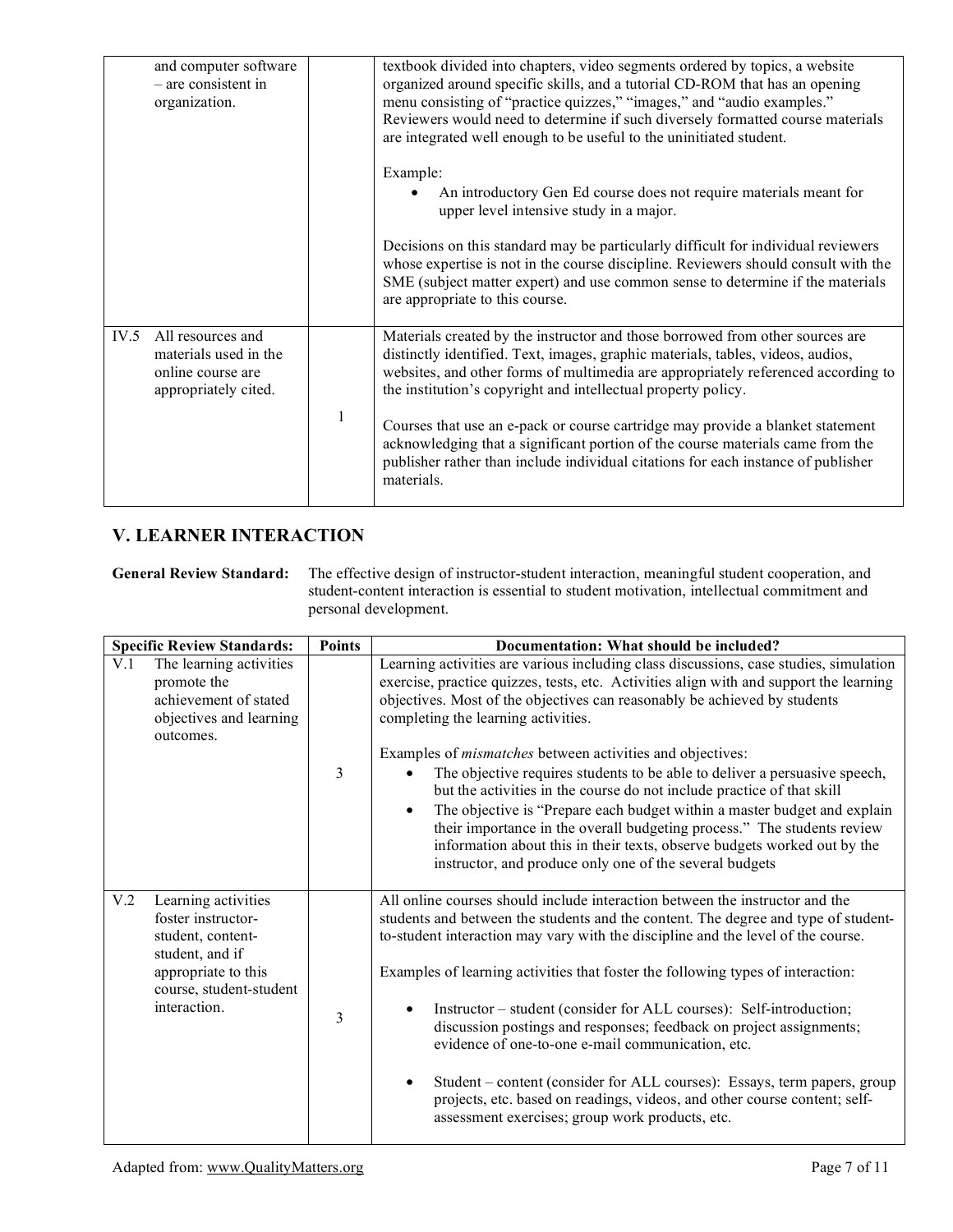|     |                                                                                                                                 |                | Student – student (if appropriate to this course): Self-introduction<br>$\bullet$<br>exercise; group discussion postings; group projects; peer critiques, etc.<br>Where possible, include recommendations and comments where student-<br>student interaction can be incorporated in this course.                                                                                                                                                                                                                                                                                                                                                     |
|-----|---------------------------------------------------------------------------------------------------------------------------------|----------------|------------------------------------------------------------------------------------------------------------------------------------------------------------------------------------------------------------------------------------------------------------------------------------------------------------------------------------------------------------------------------------------------------------------------------------------------------------------------------------------------------------------------------------------------------------------------------------------------------------------------------------------------------|
| V.3 | Clear standards are set<br>for instructor response<br>and availability (turn-<br>around time for email,<br>grade posting, etc.) | 3              | Information clearly indicates how quickly the instructor will respond, when<br>feedback will be provided, and when the instructor is available to meet.<br>Information clearly indicates instructor response time for key events and<br>interactions, including e-mail turnaround time, time required for grade postings,<br>discussion postings, etc. Standards also include instructor availability, including<br>e-mail response time, degree of participation in discussions, and availability via<br>other media (phone, in-person) if applicable.<br>This standard does not prescribe what that response time and availability ought to<br>be. |
| V.4 | The requirements for<br>course interaction are<br>clearly articulated.                                                          | $\overline{2}$ | A clear statement of requirements should indicate the criteria for interaction.<br>For example, students required to participate in discussions are told how many<br>times each week they must post original comments, how many times they must<br>post responses to other's comments, what the quality of the comments must be,<br>how the comments will be evaluated, what grade credit they can expect for various<br>levels of performance, and whether the interaction is required or optional.                                                                                                                                                 |
| V.5 | The course design<br>prompts the instructor<br>to be present, active,<br>and engaged with the<br>students.                      | $\overline{2}$ | Students know that the instructor is approachable and will regularly interact with<br>them. Opportunities for interaction will vary with the discipline of the course.<br>Examples:<br>An actively used and well organized instructor-facilitated discussion<br>$\bullet$<br>board<br>Optional "electronic office hours" provided in the chat room or chat<br>$\bullet$<br>sessions on selected topics, archived/edited and posted as a FAQ for other<br>students<br>An invitation for the class to email the instructor with individual concerns<br>$\bullet$<br>Current announcements, either in the classroom or via email                        |

#### **VI. COURSE TECHNOLOGY**

**General Review Standard:** To enhance student learning, course technology enriches instruction and fosters student interactivity.

| <b>Specific Review Standards:</b>                                                                                                                 | <b>Points</b>               | Documentation: What should be included?                                                                                                                                                                                                                                                                                                                                                                                                                                             |
|---------------------------------------------------------------------------------------------------------------------------------------------------|-----------------------------|-------------------------------------------------------------------------------------------------------------------------------------------------------------------------------------------------------------------------------------------------------------------------------------------------------------------------------------------------------------------------------------------------------------------------------------------------------------------------------------|
| The tools and media<br>VI.1<br>support the learning<br>objectives of the<br>course and are<br>integrated with texts<br>and lesson<br>assignments. | 3                           | Tools and media used in the course support related learning objectives, and are<br>integrated with texts and lesson assignments. Students know how the tools and<br>media support the assignments and how they support the learning objectives.<br>Technology is not used simply for the sake of using technology.<br>For example, a course might require viewing video materials, but it may not be<br>clear how the video materials illustrate or support any learning objective. |
| The tools and media<br>VI.2<br>enhance student<br>interactivity and guide<br>the student to become<br>a more active learner.                      | $\mathcal{D}_{\mathcal{L}}$ | Tools and media used in the course help students actively engage in the learning<br>process, rather than passively "absorbing" information.<br>Examples:<br>Automated 'self-check' exercises requiring student response<br>Animations, simulations, and games that require student input<br>$\bullet$<br>Software that tracks student interaction and progress                                                                                                                      |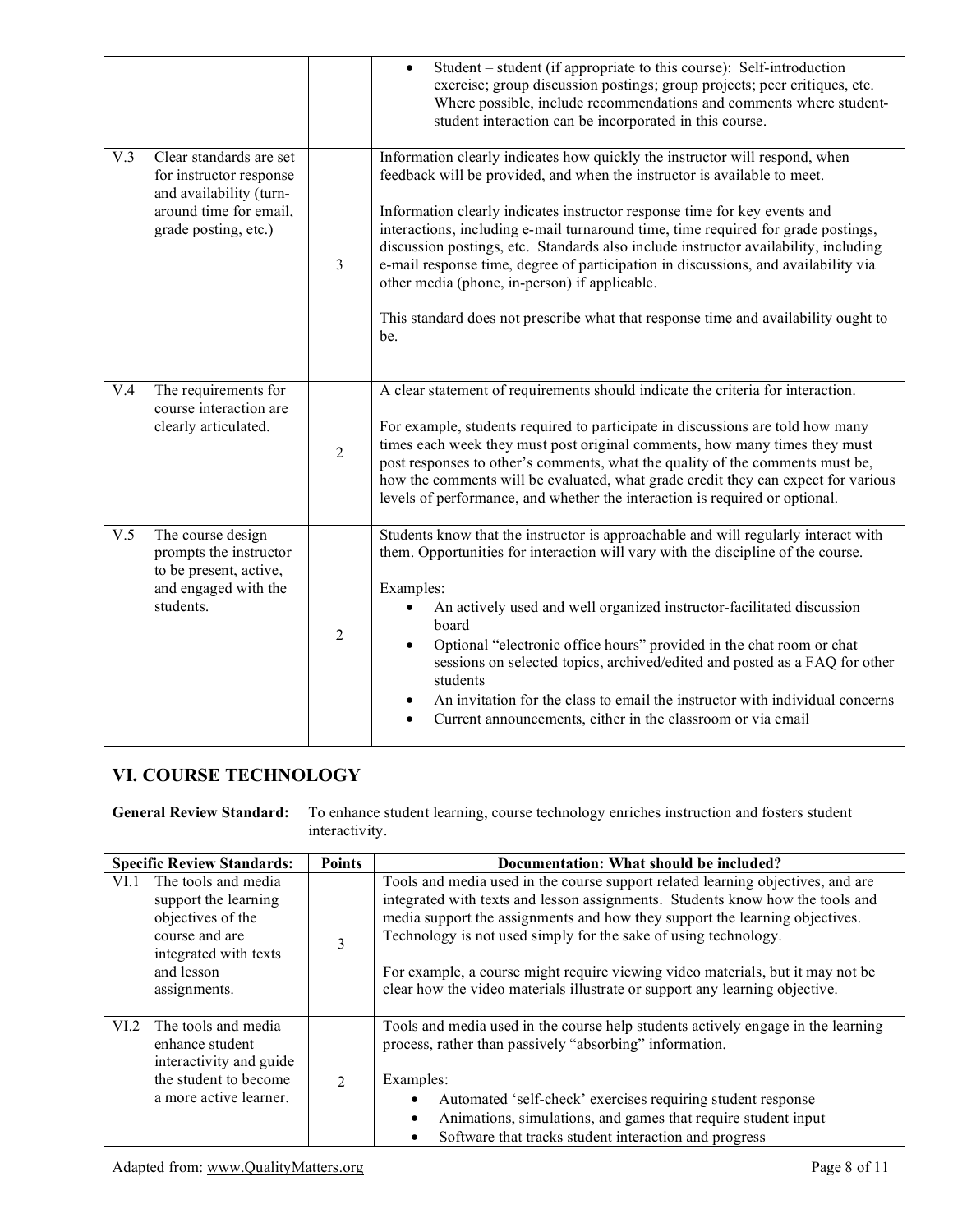|                                                                                                                  |                | Use of discussion tools with automatic notification or 'read/unread'<br>tracking feature                                                                                                                                                                                                                                                                                                                                                                        |
|------------------------------------------------------------------------------------------------------------------|----------------|-----------------------------------------------------------------------------------------------------------------------------------------------------------------------------------------------------------------------------------------------------------------------------------------------------------------------------------------------------------------------------------------------------------------------------------------------------------------|
| Technologies required<br>VI.3<br>for this course are<br>either provided or<br>easily downloadable.               | $\overline{2}$ | For this standard, the term "technologies" may cover a range of plug-ins such as<br>Acrobat Reader, media players, etc. In addition, courses may require special<br>software packages (spreadsheets, math calculators etc.). Clear instructions tell<br>students how to obtain needed plug-ins and software packages.                                                                                                                                           |
| The tools and media<br>VI.4<br>are compatible with<br>existing standards of<br>delivery modes.                   | 1              | Course tools, media, and delivery modes meet current standards for widespread<br>accessibility.<br>For example, if most students have access to DVD players or use streaming<br>media, use of those delivery modes in an online class meets this standard. If the<br>typical student cannot be expected to have access to a technology at his or her<br>out-of-the box home computer off campus, that technology should probably not<br>be used in the course.  |
| VI.5<br>Instructions on how to<br>access resources at a<br>distance are sufficient<br>and easy to<br>understand. | 1              | Online students need to know about and be able to obtain access to educational<br>resources by remote access. Information on these resources is readily visible with<br>clear instructions on how to access these resources.<br>Examples:<br>The instructor mails to students a custom CD he has prepared for the<br>course<br>An explanation of how to obtain full text journal articles is provided in<br>$\bullet$<br>the assignment that requires their use |
| VI.6<br>Course technologies<br>take advantage of<br>existing economies<br>and efficiencies of<br>delivery.       | 1              | As innovative technologies appear on the market all the time, online course<br>technology should be current. Courses not recently developed may need to be<br>updated.<br>Example:<br>Using compressed files to reduce file downloading time<br>$\bullet$<br>Delivering Audio files in a common file type such as Windows Media or<br>RealPlayer                                                                                                                |

#### **VII. LEARNER SUPPORT**

**General Review Standard:** Courses are effectively supported for students through fully accessible modes of delivery, resources, and student support.

| <b>Specific Review Standards:</b>                                                                                     | <b>Points</b> | Documentation: What should be included?                                                                                                                                                                                                                                                                                                                                                                                                                                                                                                                                                                                                                                                                                                                                           |
|-----------------------------------------------------------------------------------------------------------------------|---------------|-----------------------------------------------------------------------------------------------------------------------------------------------------------------------------------------------------------------------------------------------------------------------------------------------------------------------------------------------------------------------------------------------------------------------------------------------------------------------------------------------------------------------------------------------------------------------------------------------------------------------------------------------------------------------------------------------------------------------------------------------------------------------------------|
| VII.1 The course instructions<br>articulate or link to a<br>clear description of the<br>technical support<br>offered. | 2             | Technical support for online students differs from institution to institution.<br>Technical support includes information about such topics as how to log in, how to<br>use the software, and how to upload files. It does not include help with course<br>content, assignments, academic or student support services (see Standards VII.2)<br>and VII.3 below).<br>Look for evidence that students have access to technical support services from<br>within the course. The purpose is not to review the adequacy of those services on<br>an institutional level.<br>Examples:<br>• A clear description of the services, including a link to a technical support<br>website<br>• An email link to an online learning helpdesk<br>• A phone number for an online learning helpdesk |
|                                                                                                                       |               |                                                                                                                                                                                                                                                                                                                                                                                                                                                                                                                                                                                                                                                                                                                                                                                   |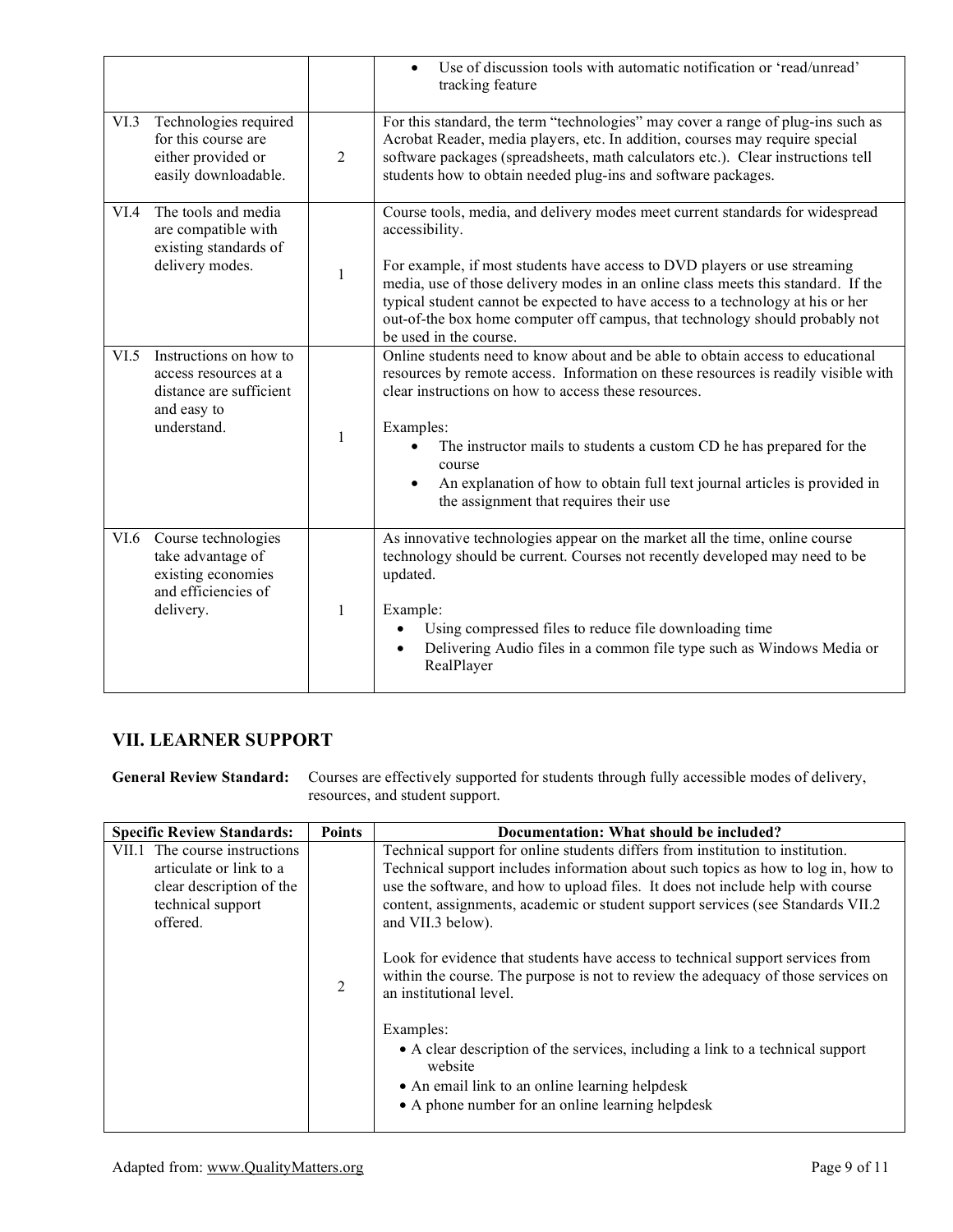| VII.2 Course instructions<br>articulate or link to an<br>explanation of how the<br>institution's academic<br>support system can<br>assist the student in<br>effectively using the<br>resources provided.  | $\overline{2}$ | Academic support for online students, and the scope of what "academic support"<br>entails, differs from institution to institution. For the purposes of review,<br>academic support might include access to library resources, readiness assessment,<br>testing services, tutoring, supplemental instruction programs, etc.<br>Look for evidence that students have access to academic support services from<br>within the course. The purpose is not to review the adequacy of those services on<br>an institutional level.<br>Examples:<br>A clear description of the academic support services and how to access<br>$\bullet$<br>them.<br>A link to the academic support website, along with a definition of<br>$\bullet$<br>academic support |
|-----------------------------------------------------------------------------------------------------------------------------------------------------------------------------------------------------------|----------------|--------------------------------------------------------------------------------------------------------------------------------------------------------------------------------------------------------------------------------------------------------------------------------------------------------------------------------------------------------------------------------------------------------------------------------------------------------------------------------------------------------------------------------------------------------------------------------------------------------------------------------------------------------------------------------------------------------------------------------------------------|
| VII.3 Course instructions<br>articulate or link to an<br>explanation of how the<br>institution's student<br>support services can<br>assist the student in<br>effectively using the<br>resources provided. | 1              | Student support services for online students, and the scope of what such support<br>entails, differs from institution to institution. For the purposes of this review,<br>student support services might include advising, registration, financial aid, student<br>life, counseling, etc.<br>Look for evidence that students have access to student support services from<br>within the course. The purpose is not to review the adequacy of those services on<br>an institutional level.<br>Examples:<br>A clear description of student support services and how to access them<br>A link to the student support website, along with a definition of student<br>$\bullet$<br>support services                                                   |
| VII.4 Course instructions<br>articulate or link to<br>tutorials and resources<br>that answer basic<br>questions related to<br>research, writing,<br>technology etc.                                       | $\mathbf{1}$   | Online students' access to tutorials and help files related to writing, technology,<br>research, etc. differs from institution to institution.<br>This item DOES NOT refer to:<br>Students getting help from another person<br>$\bullet$<br>Tutorials and resources specifically related to course content<br>$\bullet$<br>Look for evidence that students taking the course DO have access to those support<br>services from within the course, for example, a clear description of the tutorials<br>available and how to get them.                                                                                                                                                                                                             |

### **VIII. ACCESSIBILITY**

**General Review Standard:** The course is accessible to all students.

| <b>Specific Review Standards:</b> |                                                                      | <b>Points</b> | Documentation: What should be included?                                                                                                                                                                                                                                                                                                                                                                                                                                                                                                                                  |
|-----------------------------------|----------------------------------------------------------------------|---------------|--------------------------------------------------------------------------------------------------------------------------------------------------------------------------------------------------------------------------------------------------------------------------------------------------------------------------------------------------------------------------------------------------------------------------------------------------------------------------------------------------------------------------------------------------------------------------|
| VIII.1                            | The course<br>acknowledges the<br>importance of ADA<br>requirements. | 3             | All online courses should direct students to the institution's Americans with<br>Disabilities Act (ADA) services on their campus. There should be a statement in<br>the course that tells students how to gain access to ADA services at their<br>institution.<br>To meet this standard a course must have a statement that tells students how to<br>gain access to an institution's ADA services.<br>Encourage faculty to consult the office on their campus that provides disability<br>services for the wording of an ADA Statement appropriate to their institution. |
| VIII.2                            | Web pages provide<br>equivalent<br>alternatives to                   |               | Alternative means of access to course information are provided for the vision or<br>hearing impaired student, such as, equivalent textual representations of images,<br>audio, animations, and video in the course website. Presenting information in text                                                                                                                                                                                                                                                                                                               |